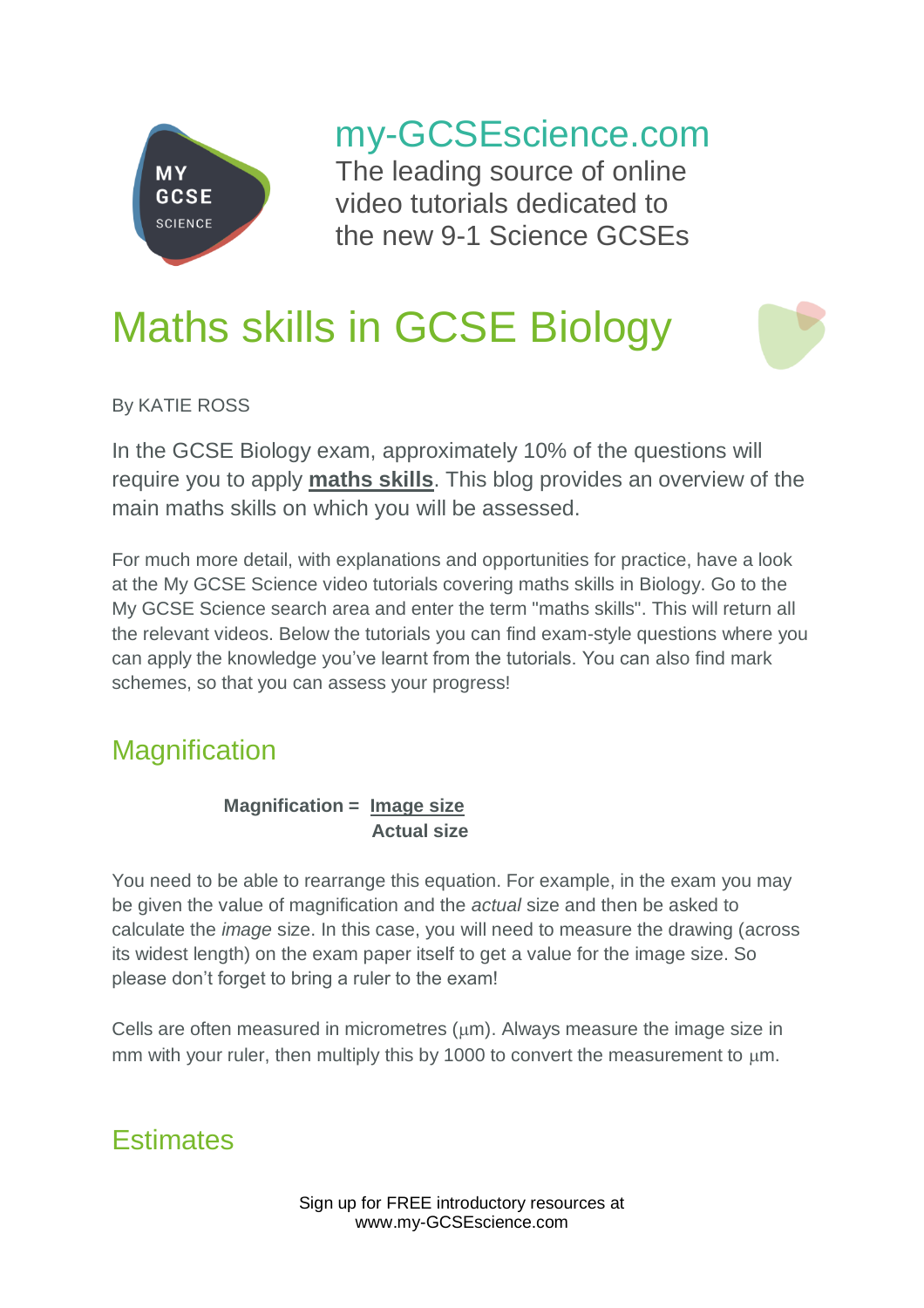In the exam, you may need to estimate the size of a cell. There are two ways of doing this.

#### Estimate the size of a cell – Method 1

This method works best under lower magnifications. Measure the field of view of your microscope under a certain magnification. Place a ruler on the microscope stage and count the number of mm seen on the ruler to find the diameter of the field of view. Multiply the number of mm by 1000 to convert to  $\mu$ m. Now count how many cells you can see across your field of view. Finally, divide the length of the diameter by the number of cells seen. This provides an estimate of the size of each cell.

#### Estimate the size of a cell – Method 2

A more accurate estimate of cell size can be found by using an eyepiece graticule. A graticule is a ruler (with no numbers) in the eyepiece of the lens. In the exam, you may be provided with the value (in  $\mu$ m) of one eyepiece graticule unit. Or you may be asked to calculate the value of one eyepiece graticule unit, based on how many of these units fit within a measurement on a stage micrometre (a ruler with numbers). Once you know the value (in  $\mu$ m) of each eyepiece graticule unit, count how many units fit along the widest part of a cell. Multiply the number of units by the value (in m) of one unit.

#### Estimate the population of a stationary species

In the Biology GCSE exam, you may be asked to estimate the population of a species in a habitat.

For an *estimate of the number of a plant species in a field*, follow the steps below:

- 1. Count the number of individuals of a species in each of 10 quadrats.
- 2. Calculate the *total* number of individuals in Step 1 and then divide by 10 to work out the *average* number of the species in each quadrat.
- 3. Measure the area of the field (length x width) and then the area of a quadrat.
- 4. Calculate how many quadrats fit on the field (area of field / area of quadrat).
- 5. Multiply the number of quadrats in Step 4 by the average number of the species you calculated in Step 2.

For more explanations of the terms used above, see the video tutorial Measuring the [Distribution of](https://www.my-gcsescience.com/aqa/biology/measuring-the-distribution-of-organisms/) Organisms (which covers AQA Required Practical 9).

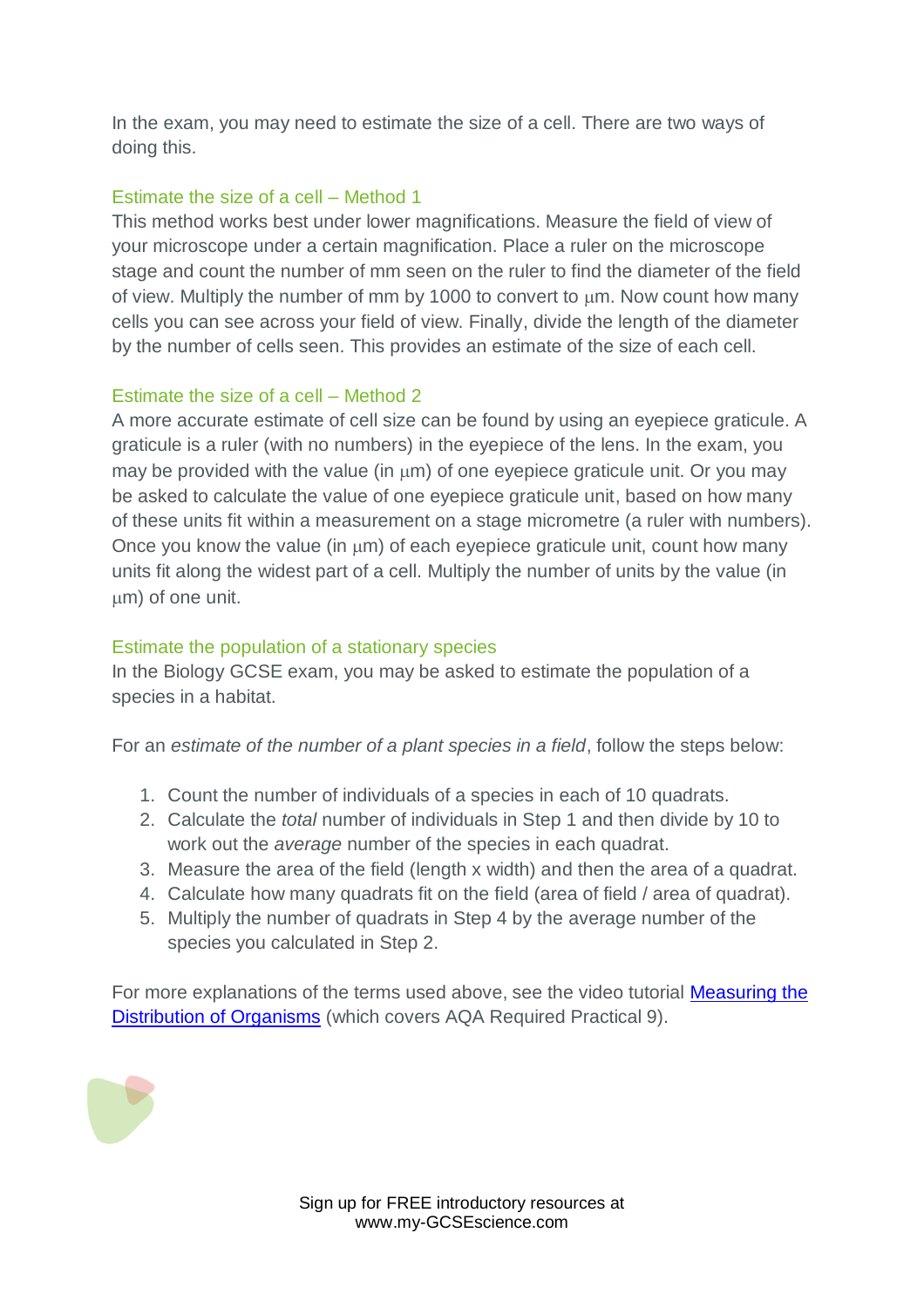#### Estimate the population of a moving species (OCR only)

If you are following the *OCR specification*, you may be asked to estimate the population of a moving species. In this case, the "capture-mark-release and recapture" method is used and the following equation applied. For more on this see the OCR video on **Sampling Techniques**.

#### **Population size estimate = 1st sample count x 2nd sample count number of recaptured marked individuals**

### Percentage change

The percentage change calculation is important in the context of the *osmosis* practical that is a requirement of all exam boards. Apply the following formula:

```
Percentage change in mass = change in mass x 100
                   original mass
```
### **Efficiency**

An efficiency calculation is required in the context of biomass transfer through food chains. Use the following equation:

```
Efficiency of biomass transfer = biomass available after transfer x 100
                      biomass available before transfer
```
### Area of a circle

This equation (which you know from Maths) will be necessary when analysing inhibition zones caused by antibiotics or antiseptics on bacterial growth. Pi (**π**) can be estimated at 3.14 and r is the radius of a circle (half the diameter).

 $Area of a circle = \pi r$